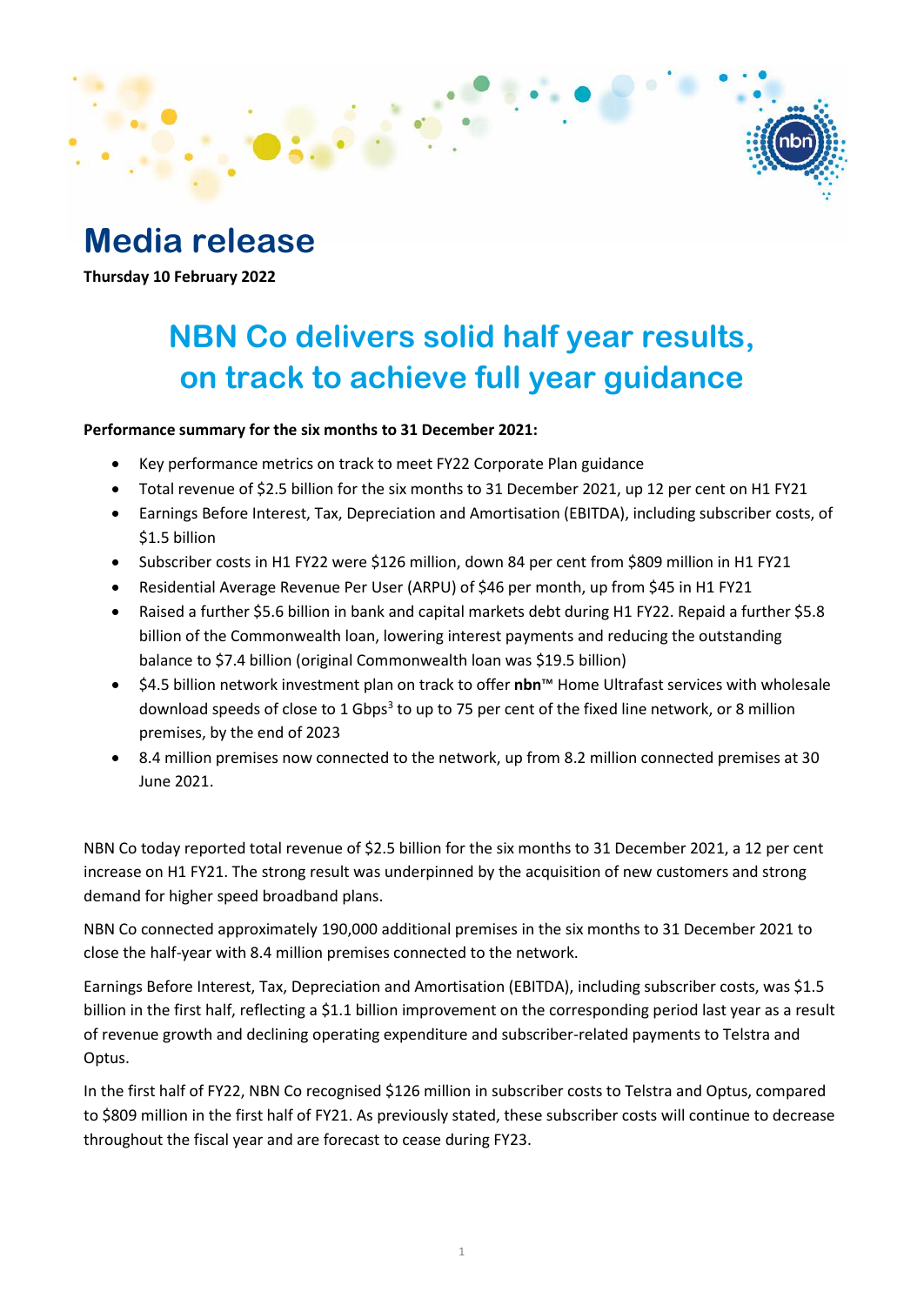Residential Average Revenue Per User (ARPU) increased to \$46 in the six months to 31 December 2021, up from \$45 in FY21. The uplift in Residential ARPU was driven by customer demand with more customers selecting or upgrading to higher speed tier plans.

Revenue from Business customers increased to \$493 million in the first half of FY22, up 24 per cent from \$397 million in the first half of FY21.

At 31 December 2021, 76 per cent of residential and business customers were connected to plans based on **nbn** wholesale speed tiers with peak download speeds of 50 Mbps and above# up from 70 per cent twelve months prior.

Capital expenditure in the first half was \$1.16 billion, with network upgrades, connection costs and investments in new developments and business products making up the lion's share.

NBN Co remains focused on raising \$27.5 billion in bank and capital markets debt by June 2024. The company's private borrowings totalled \$19.8 billion at 31 December 2021, which includes new bank and capital markets debt raisings of \$8 billion in FY21 and \$5.6 billion in the first half of FY22.

As at 31 December 2021, the company had repaid \$12.1 billion of the \$19.5 billion Commonwealth loan and remains on track to repay the outstanding \$7.4 billion balance of the Commonwealth loan by June 2024. The company's weighted average cost of drawn debt continues to decline and was 2.29 per cent at 31 December 2021.

# **NBN Co Chief Executive Officer, Stephen Rue, said:**

"NBN Co is meeting its promise to customers and delivering on the company's purpose to lift the digital capability of Australia.

"We have built a strong, resilient, secure and stable network that has proven its worth, particularly over the last two years, as customers in metropolitan, regional and remote areas of Australia have relied on the network to work and study from home, gain access to vital services such as telehealth appointments, shop, connect with friends and family, and be entertained.

"Not only have we built a strong network, we have built a financially sound and sustainable company in every sense. We released our second Sustainability Report in December 2021, which laid out our 'Towards-Zero Carbon Ambition' and commitment to source 100 per cent renewable electricity for the network and our operations from December 2025.

"Our strong capabilities and predictable cashflows have earned the trust of the national and international investment community and as a result we have successfully raised \$19.8 billion in private debt and borrowings to date at very competitive interest rates. The strength of our business model has enabled us to bring forward \$4.5 billion of investment in the network to help meet customers' future needs and accelerate our repayment of the Commonwealth loan.

"We are pleased to confirm that we are on track to deliver financial results for the full year in line with guidance provided in the FY22 Corporate Plan."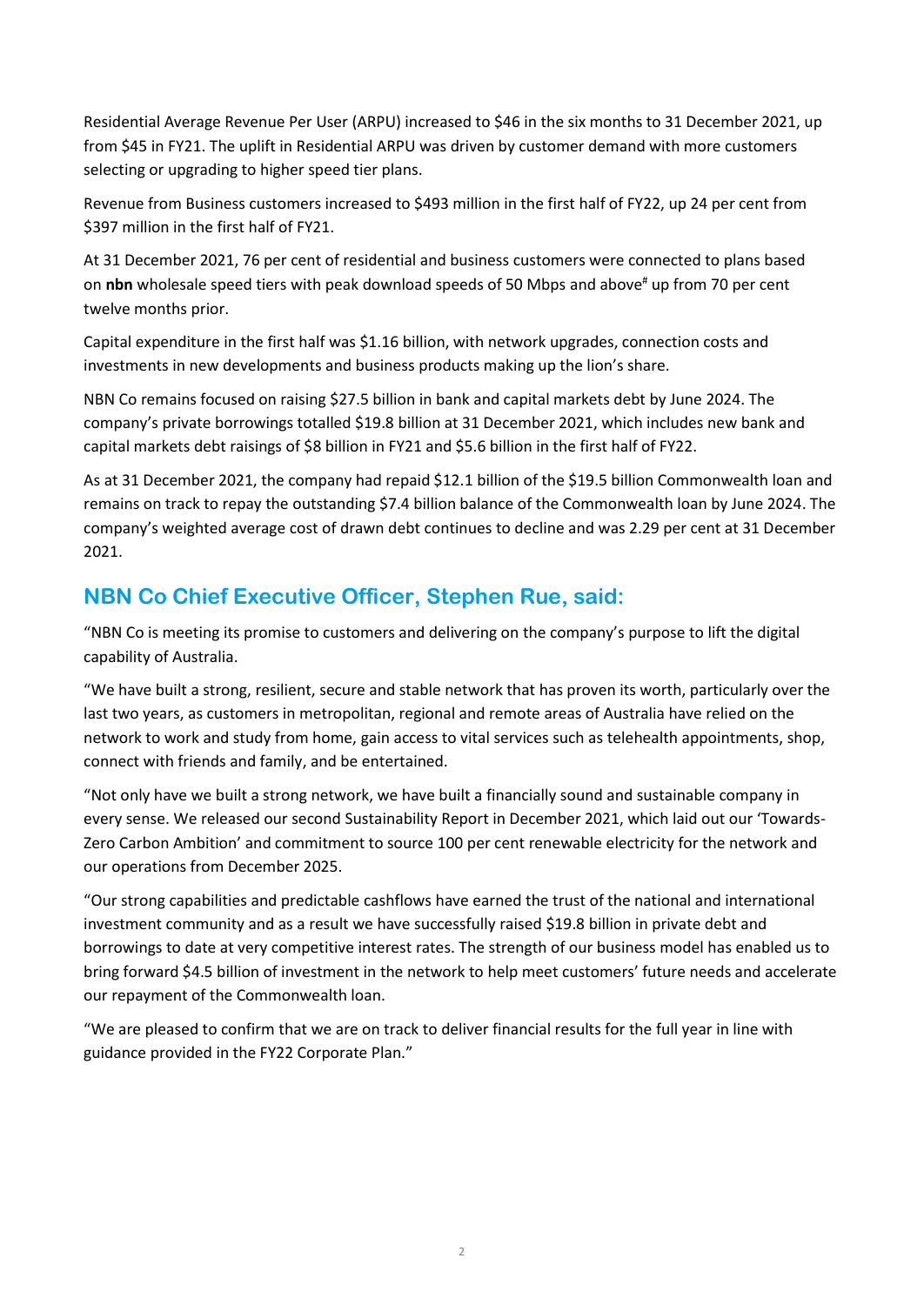#### **Network investment update**

NBN Co is making good progress on its \$4.5 billion Network Investment Plan, which aims to make the **nbn**™ Home Ultrafast wholesale speed tier, capable of achieving peak wholesale download speeds of 500 Mbps to close to 1 Gbps, accessible to up to 75 per cent of premises on the fixed line network, or approximately 8 million premises, by the end of 2023.

NBN Co has continued to extend fibre deeper into communities in selected metropolitan and regional areas throughout Australia. To date, the company has announced the suburbs and towns where 1.6 million premises currently served by Fibre to the Node (FTTN) technology will be offered upgrades to Fibre to the Premises (FTTP), on demand, when the customer orders a retail plan from their service provider based on the **nbn**™ Home Fast, capable of achieving peak wholesale download speeds of up to 100 Mbps, **nbn**™ Home Superfast, capable of achieving peak wholesale download speeds of up to 250 Mbps, or **nbn**™ Home Ultrafast wholesale speed tier, capable of achieving peak wholesale download speeds of 500 Mbps to close to 1 Gbps  $1,2$ .

The company is on schedule for the commercial launch of the FTTN to FTTP upgrade program, which will enable the first premises to place their orders for **nbn**™ Home Fast, **nbn**™ Home Superfast and **nbn**™ Home Ultrafast services from late March 2022.<sup>1,2,3,4</sup> Customers are invited to register for updates on the **nbn** [website.](https://www.nbnco.com.au/campaigns/fibre-extension-initiative)

The company will continue to select, design and construct new local fibre network extensions and is aiming to pass around 2 million current FTTN premises by the end of 2023.<sup>1,2</sup>

The Hybrid Fibre Coaxial (HFC) network investment program is also progressing well. As at 10 February 2022**,**  100 per cent of the 2.5 million premises in the HFC footprint can access the **nbn**™ Home Superfast wholesale speed tier and 95 per cent of premises in the HFC footprint are able to access the **nbn**™ Home Ultrafast wholesale speed tier. $1,2,3,4$ 

#### **ENDS**

### **Notes to editors**

# The 50Mbps (download) wholesale speed plan includes wholesale plans available to phone and internet providers with download speeds of 50Mbps and 25-50Mbps. The **nbn**™ wholesale speed tiers available to your phone and internet provider vary depending on the **nbn**™ access network technology in your area. Your experience, including the speeds actually achieved over the **nbn**™ network, depends on the **nbn**™ access network technology and configuration over which services are delivered to your premises, whether you are using the internet during the busy period, and some factors outside our control (like your equipment quality, software, broadband plans, signal reception and how your service provider designs its network). Speeds may be impacted by network congestion on **nbn**'s Fixed Wireless network, including during busy periods. Satellite users may experience latency.

1 NBN Co reserves the right to amend the list of targeted suburbs and towns for the local fibre network build at its discretion.

2 Conditions, eligibility criteria and costs will apply. Eligibility criteria is expected to include, among other things, being designated by nbn as a simple premises (e.g. standalone premises or Single Dwelling Unit (SDU)) and once the program is available for an eligible premises, placing an order for an **nbn**™ powered plan based on an eligible wholesale speed tier. Additional costs may apply to providers, who may choose to pass this charge onto their customers.

3 Regardless of the retail service you purchase, the actual wholesale speeds delivered by **nbn**'s highest wholesale speed tiers of 500 to close to 1000 Mbps will be less than 1Gbps due to equipment and network limitations and the peak information rate may fall anywhere in this range. In addition, the HFC Home Ultrafast bandwidth profile downstream service provided to retail providers is a ranged profile with a maximum sustained information rate of 750Mbps. Reference to speeds are not end user speeds; they are wholesale layer 2 peak information rate bandwidth provided to retail providers. An end customer's experience, including the speeds actually achieved over the **nbn** network, depends on some factors outside our control (like equipment quality, software, and how your retail service provider designs its network) and the **nbn** technology used for your connection.

4 An end customer's experience, including the speeds actually achieved over the **nbn**™ broadband access network, depends on the **nbn**™ access network technology and configuration over which services are delivered to their premises, whether they are using the internet during the busy